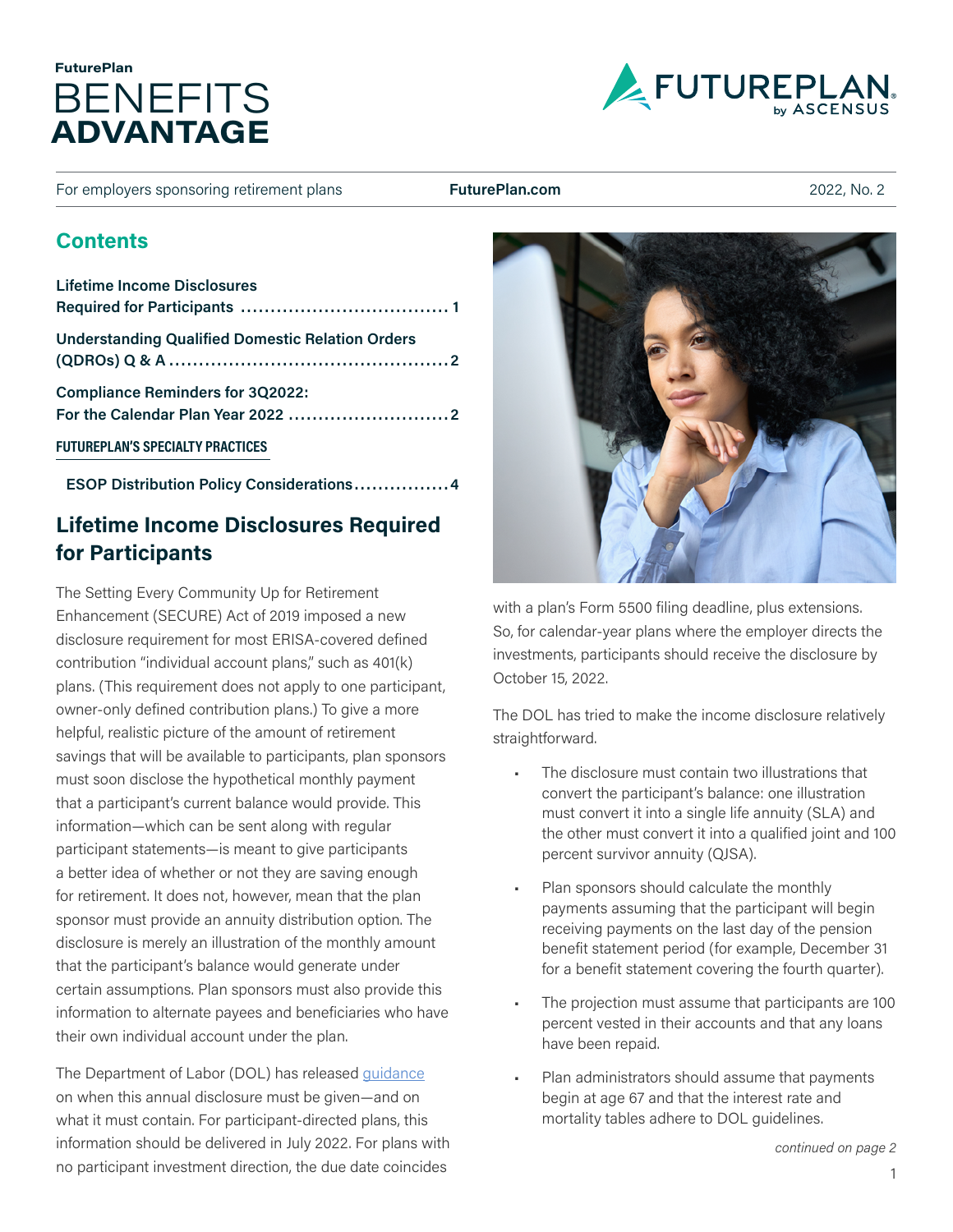#### *continued from page 1*

The disclosure must explain the estimated annuity payments in plain language. Fortunately, the DOL has provided sample text for employers to use. For example, the model text explains that the annuity payment amounts are merely estimates—and that there is no guarantee that participants will actually receive the estimated payments.

Plan sponsors who typically have their statements prepared by their investment provider should contact them for more information. If FuturePlan usually prepares the participant statements, contact your FuturePlan Consultant regarding lifetime income disclosures.

### <span id="page-1-0"></span>**Understanding Qualified Domestic Relation Orders (QDROs) Q & A**

### **What is a Qualified Domestic Relation Order (QDRO)?**

A QDRO begins as a state domestic relations order (DRO), judgment, or decree, which is generally issued by a court of law in connection with the payment of child support, alimony, or the division of marital property from a qualified retirement plan, 403(b) plan, or governmental 457(b) plan assets. (The DRO does not apply to IRAs.) The DRO directs a plan administrator to divide the participant's benefit among the participant and the participant's former (or legally separated) spouse or dependents. The affected spouse, former spouse, child, and other dependents, are referred to as "alternate payees." A QDRO allows payment of all or a portion of a participant's benefit to an alternate payee.

### **Who is responsible for determining the status of a DRO?**

Under most plans, the plan administrator must determine whether a DRO constitutes a QDRO under the relevant plan provisions. This determination generally will require the assistance of an attorney.

### **What information needs to be contained in a QDRO?**

Generally, a QDRO should specify:

- the alternate payee's right to a benefit under the plan (including names and addresses of the plans and parties involved);
- the amount or percentage of benefits assigned under the order;
- the number of payments to be made or the period of time over which the order is enforceable (i.e., when payments should commence and terminate); and

The court order may also indicate the form of payout to be made. The order may not, however, require a form of payout not otherwise permitted under the plan.

### **What are the tax consequences of distributions to alternate payees?**

Any distribution of benefits made to an alternate payee who is a spouse or former spouse is taxable to the alternate payee, rather than the participant. QDRO payments made to an ex-spouse generally qualify as eligible rollover distributions and may be rolled over to an IRA or to another qualified plan. As with payments to participants, [eligible](https://thelink.ascensus.com/articles/2021/7/14/eligible-rollover-distributions?rq=eligible%20rollover%20distributions)  [rollover distributions](https://thelink.ascensus.com/articles/2021/7/14/eligible-rollover-distributions?rq=eligible%20rollover%20distributions) that are taken but not directly rolled over are subject to a mandatory 20 percent withholding, but only to the extent the amount distributed can be included in gross income. Other QDRO payments (e.g., payments made to a child) are taxable to the participant. QDRO payments are not subject to the 10 percent early distribution penalty tax.

### **What rights does an alternate payee have under a QDRO?**

The rights of an alternate payee will vary from plan to plan. ERISA Sec. 206(d)(3) provides that an alternate payee is considered a beneficiary under the plan for purposes of ERISA. The beneficiary's specific rights will be spelled out in the plan document. Some plans grant alternate payees the rights of a participant (e.g., self-direction, naming a beneficiary). The Department of Labor (DOL) states that until such time as an alternate payee begins receiving benefits, the alternate payee must receive, upon written request, copies of the latest summary plan description, the latest annual report, any final annual report, trust agreement, contract, or other instrument under which the plan is operated. Once payments begin, according to the DOL, the alternate payee must automatically receive the summary plan description, summaries of material plan changes, and the plan's summary annual report.

Please contact your FuturePlan Consultant if you have questions about QDROs.

### <span id="page-1-1"></span>**Compliance Reminders for 3Q2022: For the Calendar Plan Year 2022**

The following list highlights important, but not all, compliance dates for retirement plan administrators. Due to the existence of pending federal legislation, changes

• the plans to which the order relates. *continued on page 3*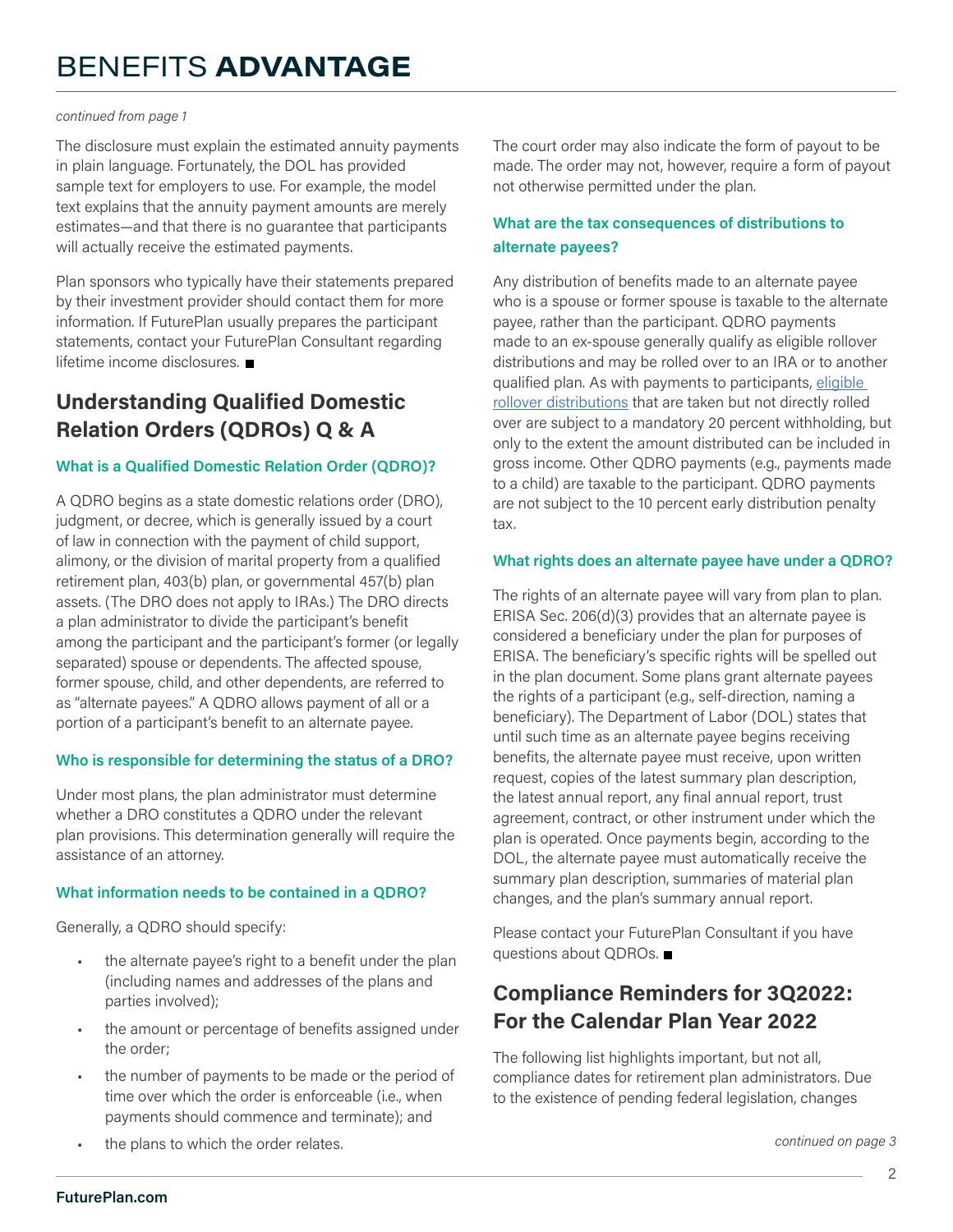#### *continued from page 2*

may occur. Please contact your FuturePlan Consultant with questions about compliance dates for your retirement plan.

#### **July 2022**

**15** – Minimum funding requirements for defined benefit, money purchase, and target benefit plan years that ended October 31, 2021 must be met by July 15 in order to avoid excise taxes or operational failures. An electronic transfer must be completed or a check mailed by this date.

**15** – Retirement plan employer contributions are due in order to be deducted on employer tax returns due to be filed July 15, 2022.

**15** – Form 5500 Series/8955-SSA – Forms that are on extension are due for the plan year that ended September 30, 2021.

**15** – Deadline for defined benefit pension plans, with a funding deficiency for the preceding plan year, to make their second quarterly funding contribution for the 2022 calendar plan year.

**31** – Deadline for qualified defined contribution retirement plan documents (such as profit sharing, 401(k), and money purchase pension plans) to be amended for Cycle 3 document restatements. Please contact your FuturePlan Consultant with questions.

### **August 2022**

**1** – Form 5500 Series/8955-SSA – Forms are due for the 2021 calendar plan year that aren't on extension.

**1** – Form 5558 – IRS Extension form for the Form 5500 series for 2021 calendar plan years, which will extend their Form 5500 series return until October 17, 2022.

**14** – Section 401(k) and other participant investment directed retirement plan accounts should provide benefit statements to participants within 45 days after the end of the preceding quarter.

**15** – Minimum funding requirements for defined benefit, money purchase, and target benefit pension plan years that ended November 30, 2021 must be met by August 15 in order to avoid excise taxes or operational failures. An electronic transfer must be completed or a check mailed by this date.

**15** – Retirement plan employer contributions are due in order to be deducted on employer tax returns due to be filed August 15, 2022.

**15** – Form 5500 Series/8955-SSA – Forms that are on extension are due for the plan year ending October 31, 2021.

**31** – Form 5500 Series/8955-SSA – Forms that aren't on extension are due for the plan year ending January 31, 2022.

#### **September 2022**

**15** – Minimum funding requirements for defined benefit, money purchase, and target benefit pension plan years that ended December 31, 2021 must be met by September 15 to avoid excise taxes or operational failures. An electronic transfer must be completed or a check mailed by this date.

**15** – June 30, 2022 plan year 401(k) plans must process corrective distributions for failed nondiscrimination tests to avoid a 10% penalty tax.

**15** – Retirement plan employer contributions are due to be deducted on employer tax returns due to be filed September 15, 2022.

**15** – Elect or change standing election to use credit balances to offset 2021 minimum required contributions.

**15** – Form 5500 Series/8955-SSA – Forms that are on extension are due for the plan year ending November 30, 2021.

**15** – Under the SECURE Act, certain calendar year employers (S-Corporations and partnerships) now have until the due date of their income tax return, as extended, to establish a stock bonus, pension, profit sharing, or annuity plan for the *prior* year. Please note, one cannot retroactively establish a 401(k) feature of a profit-sharing plan. Thus, a 401(k) feature must be established before the first elective 401(k) deferral is made. Other employer entity types have their own deadlines to retroactively establish a qualified retirement plan. Please contact your FuturePlan Consultant with questions.

**30** – Deadline for the pension plan's enrolled actuary to prepare the funding adequacy related to the 2022 adjusted funding target attainment percentage (AFTAP) calculation for a calendar year end to avoid certain plan level restrictions.

**30** – Form 5500 Series/8955-SSA – Forms are due for the plan year ending February 28, 2022 that aren't on extension.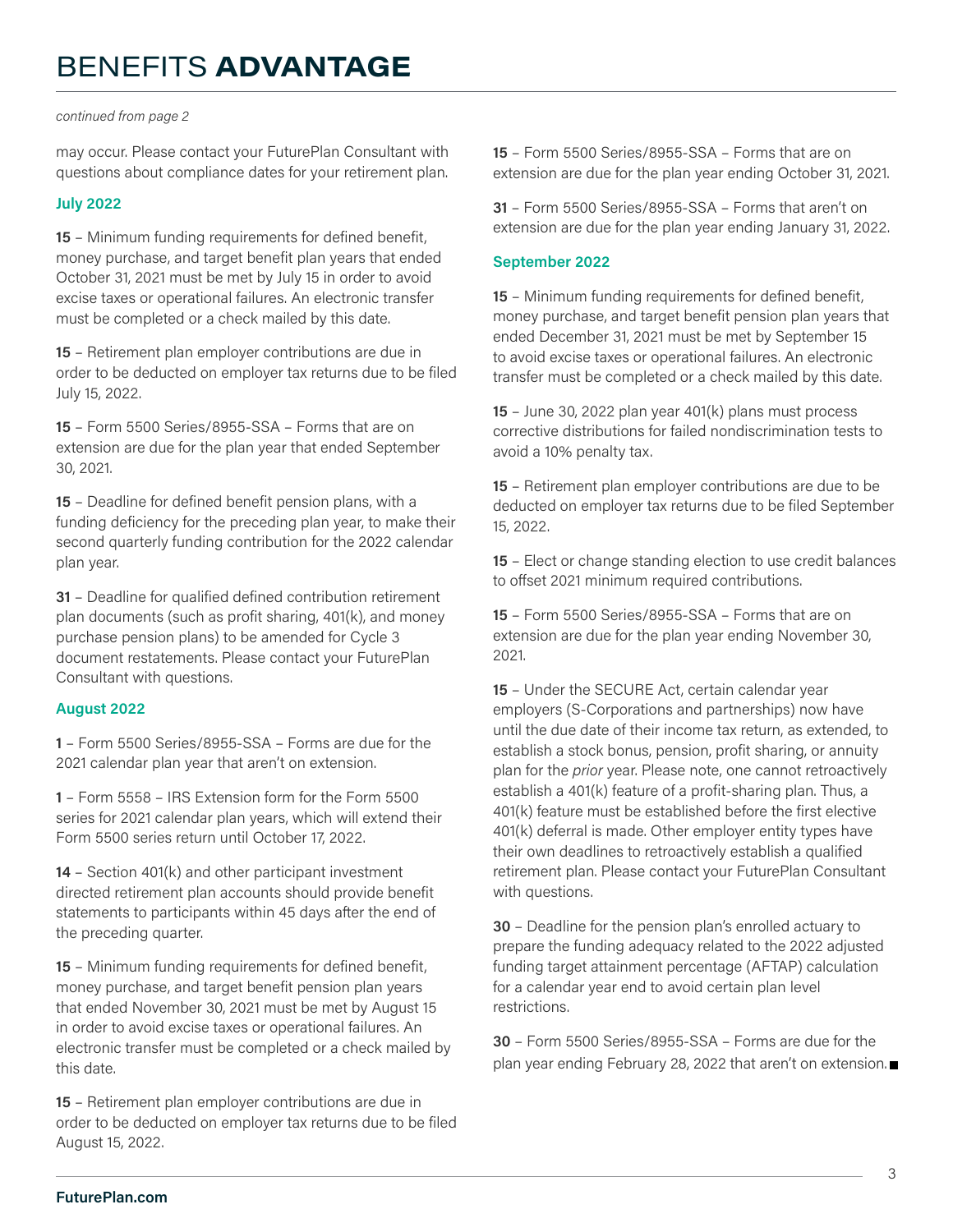## <span id="page-3-0"></span>**FUTUREPLAN'S SPECIALTY PRACTICES ESOP Distribution Policy Considerations**

Designing a written distribution policy for an Employee Stock Ownership Plan (ESOP) takes time and thoughtful consideration of many factors. Each decision has a consequence that must be weighed with the corporate objectives and the company's ability to have the cash required to meet the ESOP's repurchase obligations. This article provides a high-level explanation of distribution policies and major considerations to keep in mind.

The distribution policy is an important part of ESOP administration. An ESOP distribution policy has three basic elements: timing, method, and form.

**1. Timing** indicates when the distribution(s) will begin. The Internal Revenue Code defines the latest date at which benefits must begin. Benefits associated with death, disability, and normal retirement (as defined by the plan document) must commence no later than one year following the year of the event. For benefits associated with other terminations, the benefit must commence no later than six years following the year of the event. For example, if a participant retires (attains the normal retirement age) in 2022, the distribution(s) must commence in 2023. However, if the participant terminates for a reason other than death, disability, or normal retirement, the distribution can be delayed until 2028.

Many ESOP companies may want to pay terminated employees as quickly as possible to keep those employees from sharing in future gains in stock value and minimize the repurchase costs. It's important to keep in mind that distributions without delays generally create erratic benefit levels, may encourage participants to quit to access their funds once vested balances become significant, and can increase repurchase obligations overall due to recycling shares at a more frequent or faster pace. Note: A [repurchase obligation study](https://www.esopeconomics.com) is a helpful tool for verifying long-term forecasts of future repurchase obligations.

**2. Method** determines the manner, such as lump sum or installments, in which the balances will be



paid. Lump sum payouts will prevent terminated employees from sharing in future stock appreciation as well as sharing in any dividends or S-Distributions. Lump sums also promote the ESOP culture by having only active employees as participants. Alternatively, installments can help lengthen the distribution funding timeline and makes it easier to maintain more consistent benefit levels.

The policy can use a combination of the two methods. A policy may state that vested balances under a certain threshold (e.g., \$20,000 or \$50,000) will be paid in a lump sum and vested balances in excess of the threshold will be paid in installments.

**3. Form** indicates whether the distribution will be paid in cash, stock, or a combination of the two. Cash distributions will result in the shares associated with the accounts of terminated participants to be recycled to other participants in the plan (the shares stay in the ESOP). Stock distributions are generally redeemed by the corporation and the shares can be retired as Treasury stock, releveraged via a new ESOP loan, or contributed back to the ESOP as employer contributions.

(Note: C-Corporation ESOPs must allow distributions in stock unless the charter or bylaws restrict ownership of substantially all outstanding stock to employees or the ESOP. If the Corporation is an S-Corporation, it may distribute stock that is